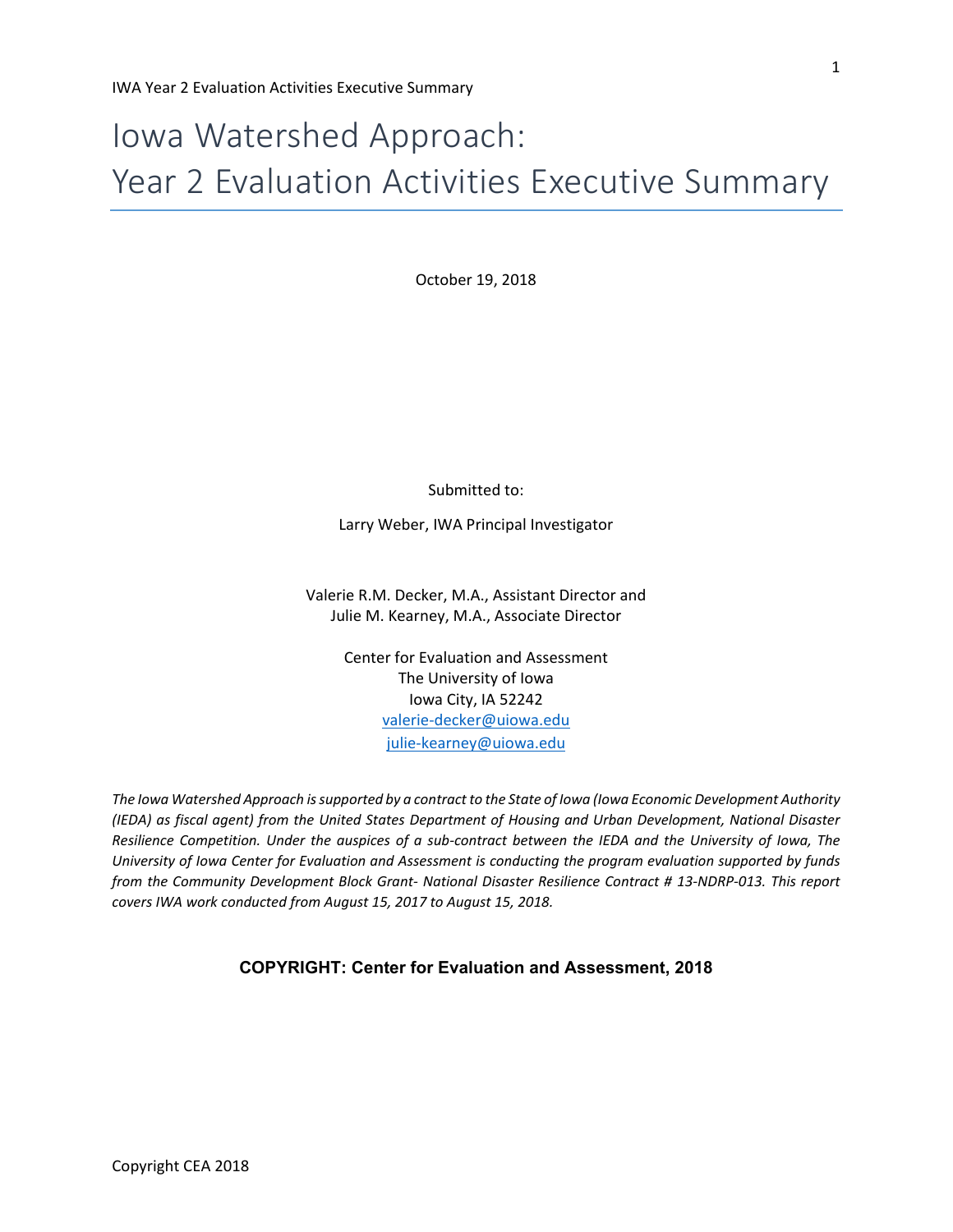## Introduction

The Year 2 program evaluation of the *Iowa Watershed Approach (IWA)* was conducted by the Center for Evaluation and Assessment (CEA). The CEA is a Board of Regents approved, independent center in existence under its charter since 1992. The CEA staff drafted all evaluation designs and instrumentation, shared the drafts with the IWA Principal Investigator and/or selected project staff, partners, and stakeholders for suggested revisions, and revised as needed. At all times, significant groups of stakeholders, including the project partners, had the opportunity to comment on evaluation materials and approaches. The IWA program evaluation is informed by *The Program Evaluation Standards: A Guide for Evaluators and Evaluation Users, 3rd Edition (2011).[1](#page-1-0)* All surveys and interviews conducted by the CEA were reviewed by the University of Iowa Human Subjects Office.

The focuses for the IWA evaluation in Year 2 continued to be on process monitoring and providing timely formative information for project improvement. During Year 2, the CEA followed the evaluation plan prepared in collaboration with the IWA. The CEA also followed the plan developed for the Bee Branch Healthy Homes Project (BBHH). After programmatic changes occurred for the Flood Resilience Team (FRT), in March 2018, the CEA revised the evaluation plan to align with their current plan. The evaluation methods consisted of participant observation in project meetings and meetings of affiliate groups; conducting surveys of IWA partners, Watershed Management Authority (WMA) meeting attendees, IWA planning entities for the WMAs, and IWA project coordinators (PCs) and conducting interviews with BBHH staff and BBHH clients. The CEA provided project staff with quick turnaround reports of survey and interview findings for their formative use. In addition, the CEA contacted project staff with informal feedback about potential concerns.

#### IWA Year 2 Context

During Year 2, several contextual factors played out in Iowa that could have unknown effects on the success of the IWA. One factor, often cited as a concern by WMA meeting attendees and IWA PCs was the increasing concern about the farm economy. In early June, a Des Moines Register article cited low prices and potential trade wars as issues that could "devastate commodity prices."<sup>[2](#page-1-1)</sup> The Cedar Rapids Gazette used the same word when reporting that tariffs (along with bumper crops) could pose a "devastating impact" on the lives of farmers in the state. $3$  The attention of the press was not limited to Iowa newspapers. In describing the potential impact of a trade war on the state of Iowa, an August 2018 New York Times article stated, "If the trade dispute between the United States and much of the world isn't resolved soon, economists say it will almost certainly lead to layoffs and unyielding financial loss across the state."<sup>[4](#page-1-3)</sup>

Another factor receiving attention in both state and national media was the worsening water quality in Iowa – a threat to waters beyond Iowa through passage down the Mississippi and Missouri Rivers. An April 2018 study conducted by IFC researchers indicated that the nutrient load originating in Iowa is

<span id="page-1-0"></span><sup>1</sup> Yarbrough, D.B., Shula, L.M., Hopson, R.K., Caruthers, F.A. (2010).The Program Evaluation Standards: A guide for evaluators and evaluation users (3rd. Ed). Thousand Oaks, CA:Corwin Press.

<span id="page-1-1"></span><sup>2</sup> https://www.desmoinesregister.com/story/money/agriculture/2018/06/04/trade-war-tariffs-farm-iowa-economy-low-pricesdispute-interest-rates-debt-worries-crisis-1980-s/661905002/

<span id="page-1-2"></span><sup>3</sup> https://www.thegazette.com/subject/news/government/bumper-crops-and-tariffs-pose-double-whammy-for-iowa-farmers-20180707

<span id="page-1-3"></span><sup>4</sup> https://www.nytimes.com/2018/08/17/business/economy/iowa-trade-midterms.html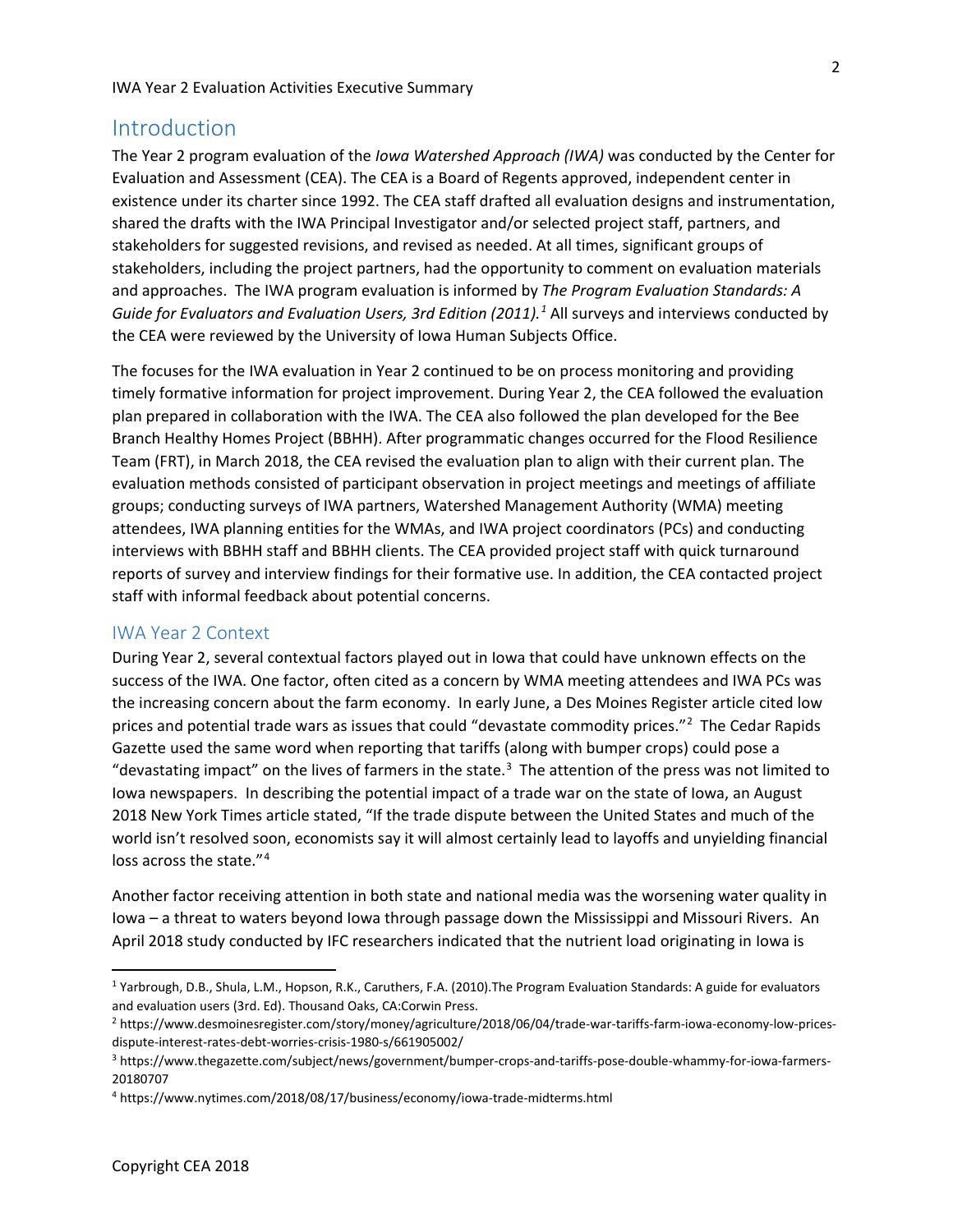increasing.[5](#page-2-0) The Cedar Rapids Gazette reported that "Iowa's nitrate discharge is disproportionate to the amount of water flowing into rivers that border the state"<sup>[6](#page-2-1)</sup> and Boston public radio station WBUR's nationally-syndicated program *On Point* declared, "Iowa's water pollution problem is getting worse and the impact is felt all the way to the Gulf of Mexico."<sup>[7](#page-2-2)</sup> A small-town lowa newspaper publisher, Art Cullen of the Storm Lake Times, won the 2017 Pulitzer Prize for his editorial writing on controversial topics including water quality.<sup>[8](#page-2-3)[9](#page-2-4)</sup>

Finally, the weather has continued to have an impact on Iowa, making sure that catastrophic flooding complete with flood-related Presidential Disaster Declarations, does not escape the public memory. Floods in early June impacted the Des Moines area (as well as other parts of the state).<sup>[10](#page-2-5)</sup> At the IWA WMA meetings, IFC engineers kept WMA meeting attendees up to date on the heavy rainfall events that continued across Iowa through the summer and early fall. The Iowa Watershed Approach Information System [\(http://iwa.iowawis.org/\)](http://iwa.iowawis.org/) (and its parent site, the Iowa Flood Information System (IFIS)) are not only used by IFC engineers, but also widely used by local news media and Iowa residents.<sup>[11](#page-2-6)</sup>

## IWA Programmatic Components

#### IWA Partners

One component of the IWA is the presence of many partner groups with varied expertise intended to support the development and functioning of the WMAs and the implementation of the IWA. By design, IWA partners' support for WMAs and project coordinators (PCs) varied in frequency and intensity during Year 2. Despite this variance, a majority of partners reported that their effort related to working with WMAs and PCs was as they expected.

PCs reported working with the partners at varied levels and receiving different types of support. Generally, PCs said they benefitted from strong communication with the partners but had some ongoing confusion over everyone's roles. All of the PCs said they understood the roles of Iowa Department of Agriculture and Land Stewardship (IDALS), Iowa Department of Natural Resources (IDNR), Iowa Department of Homeland Security and Emergency Management (HSEMD), Iowa State University Extension and Outreach (ISU EO), and the Iowa Flood Center (IFC) at the University of Iowa. PCs reported receiving the following support from these partners during Year 2:

- *IDALS*: Provided training, information, and direct support
- *IDNR*: Conducted on-site visits and provided information, technical data (tillage practices, stream assessments, water quality data), and direct support

<span id="page-2-0"></span><sup>5</sup> https://journals.plos.org/plosone/article?id=10.1371/journal.pone.0195930

<span id="page-2-1"></span><sup>6</sup> https://www.thegazette.com/subject/news/public-safety/study-iowas-share-of-nitrate-to-mississippi-missouri-riversdisproportionate-to-water-flow-20180529

<span id="page-2-2"></span><sup>7</sup> http://www.wbur.org/onpoint/2018/07/16/iowa-water-pollution%27

<span id="page-2-3"></span><sup>8</sup> http://www.stormlake.com/articles/2017/04/12/our-pulitzer-prize-winning-editorials

<span id="page-2-4"></span><sup>9</sup> https://www.pulitzer.org/winners/art-cullen

<span id="page-2-5"></span><sup>10</sup> https://www.desmoinesregister.com/story/news/2018/07/17/polk-county-des-moines-clive-flood-flooding-weather-ankenyfema-emergency-iowa-damage-federal-ia/791942002/

<span id="page-2-6"></span><sup>11</sup> https://www.kcrg.com/content/news/Iowa-Flood-Center-website-helps-forecast-flood-conditions-and-damage-475609853.html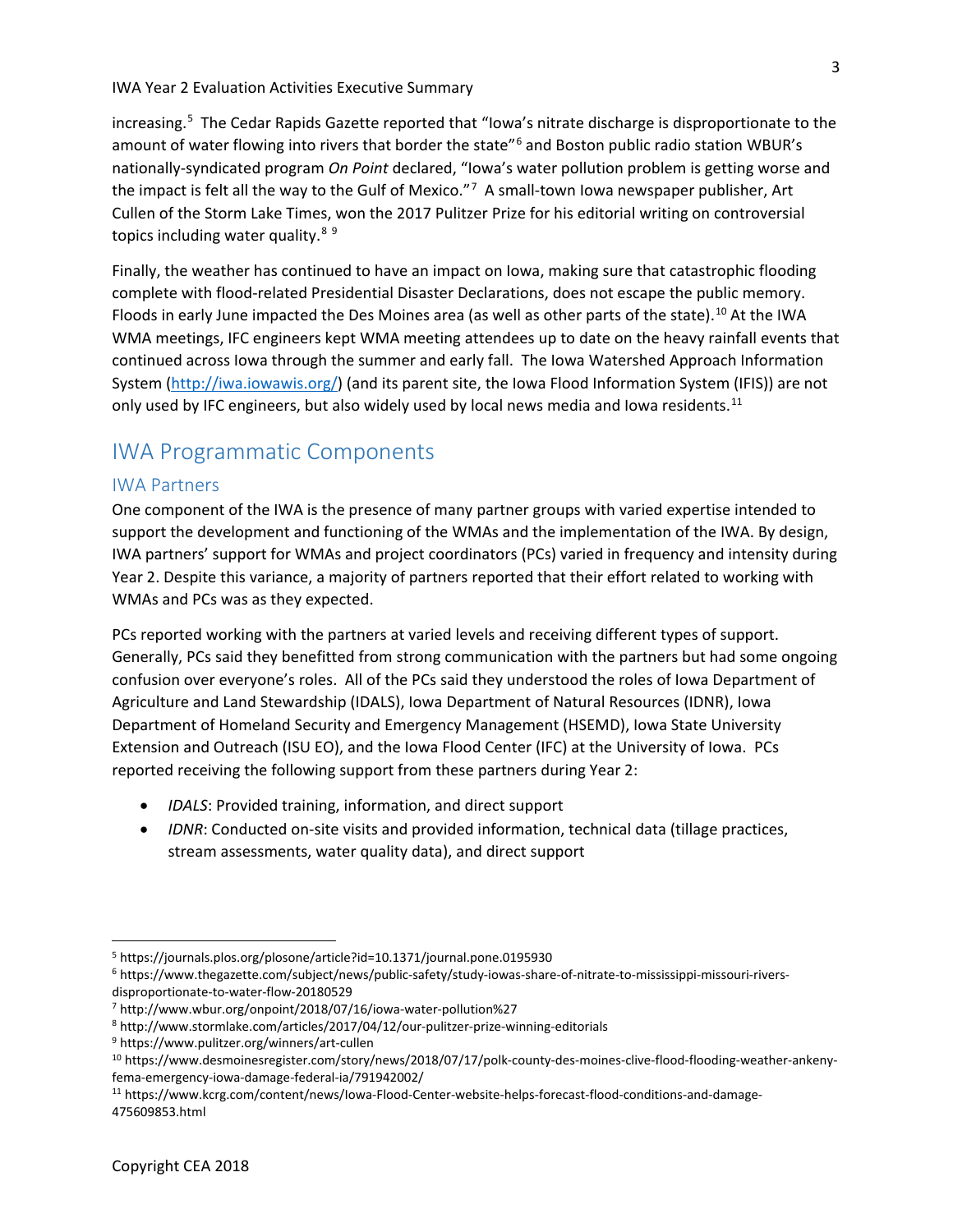- *HSEMD:* Provided information about opportunities for funding for future watershed projects, integrating watershed plans and hazard mitigation plans, and specific flood damages in watersheds and hosted the bi-annual IWA partner meetings
- *ISU EO*: Developed materials and communication plans, supported outreach and meeting facilitation, and hosted the Watershed Academy
- *IFC:* Helped with work plan development, provided information about the IWA program as a whole, spoke at WMA and landowner meetings, provided support for outreach and, and provided technical support (water sampling, hydro modeling, selecting sub watersheds, targeting practices)

A majority of PCs said they understood the roles of Iowa Economic Development Authority (IEDA) and University of Northern Iowa Tallgrass Prairie Center (UNI TPC). PCs received support from these partners in the following ways.

- *IEDA*: Provided technical information about the grant, answered questions, clarified language required for HUD compliance, and strategized for potential projects in the watersheds
- *UNI TPC*: Provided information about prairie strips and native plantings and how prairie fits into IWA cost share and developed an informational flyer about prairie

About half of the PCs reported understanding the role of the Iowa State University Iowa Water Center (ISU IWC). PCs received support from ISU IWC through participation in the Iowa Water Conference and WMAs of Iowa.

Watershed planners reported that working with the partners has been going well, and they have benefitted from working and communicating with partners to overcome barriers. While most planners agreed that the partners' roles in the planning process were clear, they also described that it had been a challenge to understand the roles of the IWA partners and how they are contributing to the watershed planning process. Planners said that negotiating the level of interaction and input from partners made work on the IWA quite different from their typical watershed planning process.

During WMA meetings, IWA partners presented content, contributed to discussions, and answered technical questions about water resources or WMA procedural requirements. WMA meeting attendees said they wanted to know more about how each of the partners contributed to the project and how partners have worked with other stakeholder groups (e.g., NRCS, farmers, cities). Some WMA meeting attendees were curious what resources the partners bring to the WMAs (including possible additional funding), whether the partners would stay engaged after IWA was complete, and they hoped the partners would provide high quality technical information to carry out the work of their WMAs.

## Hydrologic and Hydraulic Team

During Year 2, the University of Iowa Hydrologic and Hydraulics Team (H&H) continued to work on hydrologic assessments for all eight watersheds, completed placement of hydrologic monitoring stations and water quality sensors in each watershed, and continued to present information about their work and about other hydrologic-related topics to the IWA WMAs. Phase I hydrologic assessment reports were delivered in late summer 2018 or are anticipated to be delivered in Fall 2018 and include the following information:

• Hydrology and water quality data for all of Iowa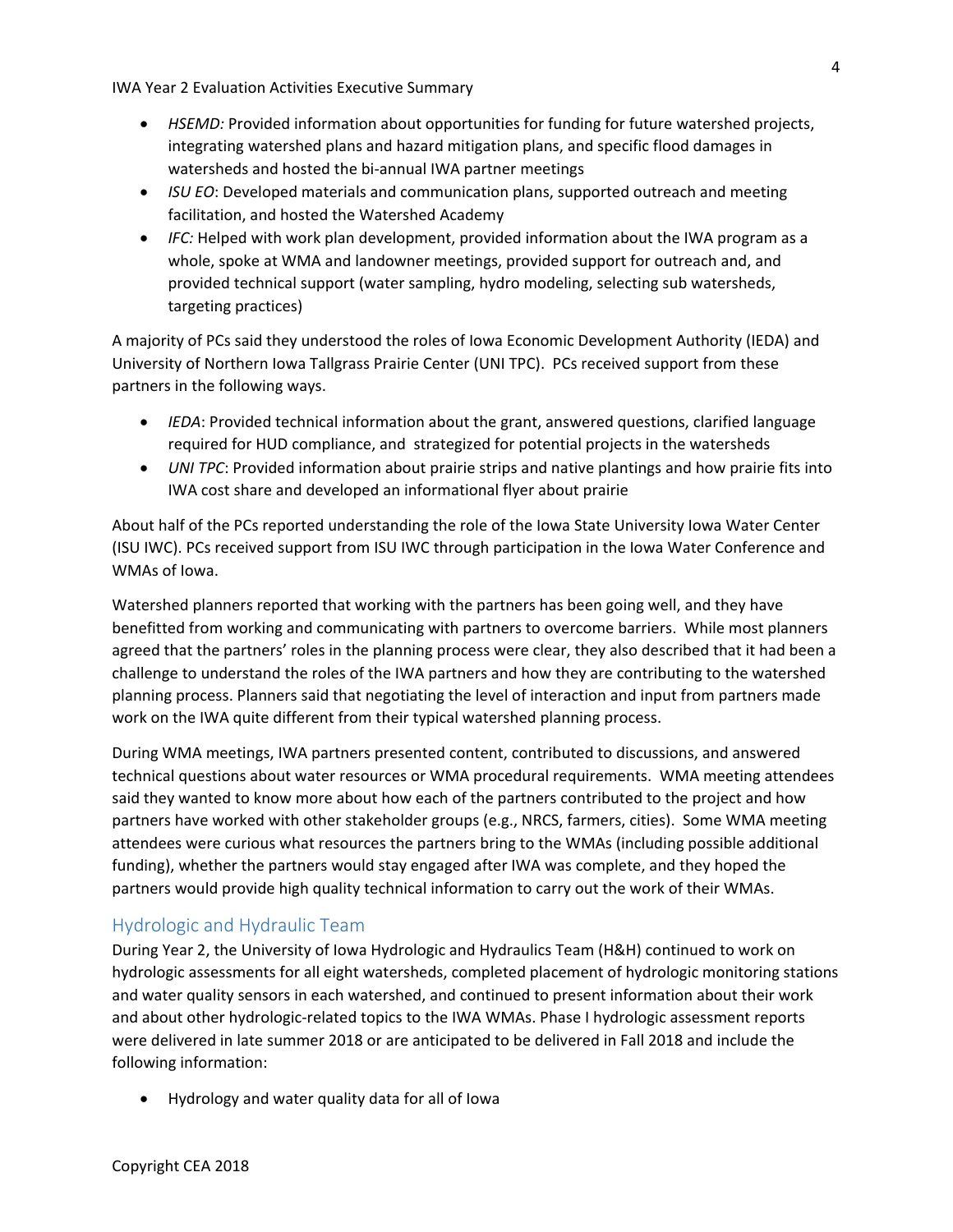- Hydrologic and water quality data at the watershed level including: watershed hydrology; geology and soils; topography; land use and Best Management Practices (BMP) mapping; potential BMPS generated using the Agricultural Conservation Planning Framework (ACPF); observed stream conditions at all available sensors; the water cycle; and historic information on baseflow, runoff trends, and flooding.
- Watershed scenarios for potential flood conditions with the implementation of proposed conservation practices
- Model calibration and validation procedures using historic storm events and simulated flood conditions

The H&H team started their modeling process using the Penn State Integrated Hydrologic Model (PIHM) to create watershed models for the IWA. In order to better meet their needs, they developed the Generic Hydrologic Overland Sub-surface Toolkit (GHOST) and are now using that for the IWA watershed modeling. Like the PIHM, GHOST is an open-source, community based model. The use of GHOST has decreased simulation run times and greatly improved the modeling of infiltration. H&H used GHOST in the eastern Iowa watersheds and a tool from the US Army Corps of Engineers (HEC-HMS) in the western Iowa watersheds for the Phase I reports and will use GHOST for all IWA watershed modeling in the Phase II reports.

The H&H team actively participated in many of the WMA meetings as formal presenters and contributors to discussion. Some of the topics addressed during Year 2 H&H WMA meeting presentations included: 2017 rainfall data; drought information; FEMA flood-related Presidential Disaster Declarations in the US and Iowa; land use, soils, and topography; existing BMPs in the watersheds; recommendations for conservation practices generated by the ACPF tool; calibration and validation of models; and scenarios showing potential impact of cover crops and installed conservation practices on stream flow. Additionally, the H&H team provided guidance to the WMAs related to HUC 12 selection, while emphasizing the WMAs' need to prioritize landowner interest.

#### Flood Resilience Team

In Year 2, FRT conducted four team meetings to introduce new team members and provide updates on team activities. FRT also met twice with the BBHH team in Dubuque, IA because they also focus on the social and human components of flood mitigation. The FRT also leads and participates in meetings with parties both internal and external to IWA. The purpose of some of the meetings was to explore potential connections with the FRT, and then to build on these connections (e.g., Stacie Johnson from Green Stormwater Infrastructure, Iowa Valley Resource Conservation and Development, Benton County Disaster Recovery Coalition).

Two Iowa Homeland Security and Emergency Management (HSEMD) team members, active collaborators with the FRT team, described the role of the FRT as:

- To highlight the needs of the socially vulnerable in flood situations and potential strategies to help them and to "cover the gaps that are being missed by the watershed plan"
- To aid in integrating hazard mitigation planning into watershed plans and in finding ways to help communities understand more about their situations (e.g., opportunities to improve Community Rating System scores)

Over the course of Year 2, PCs indicated that they have increased understanding of the role of the FRT.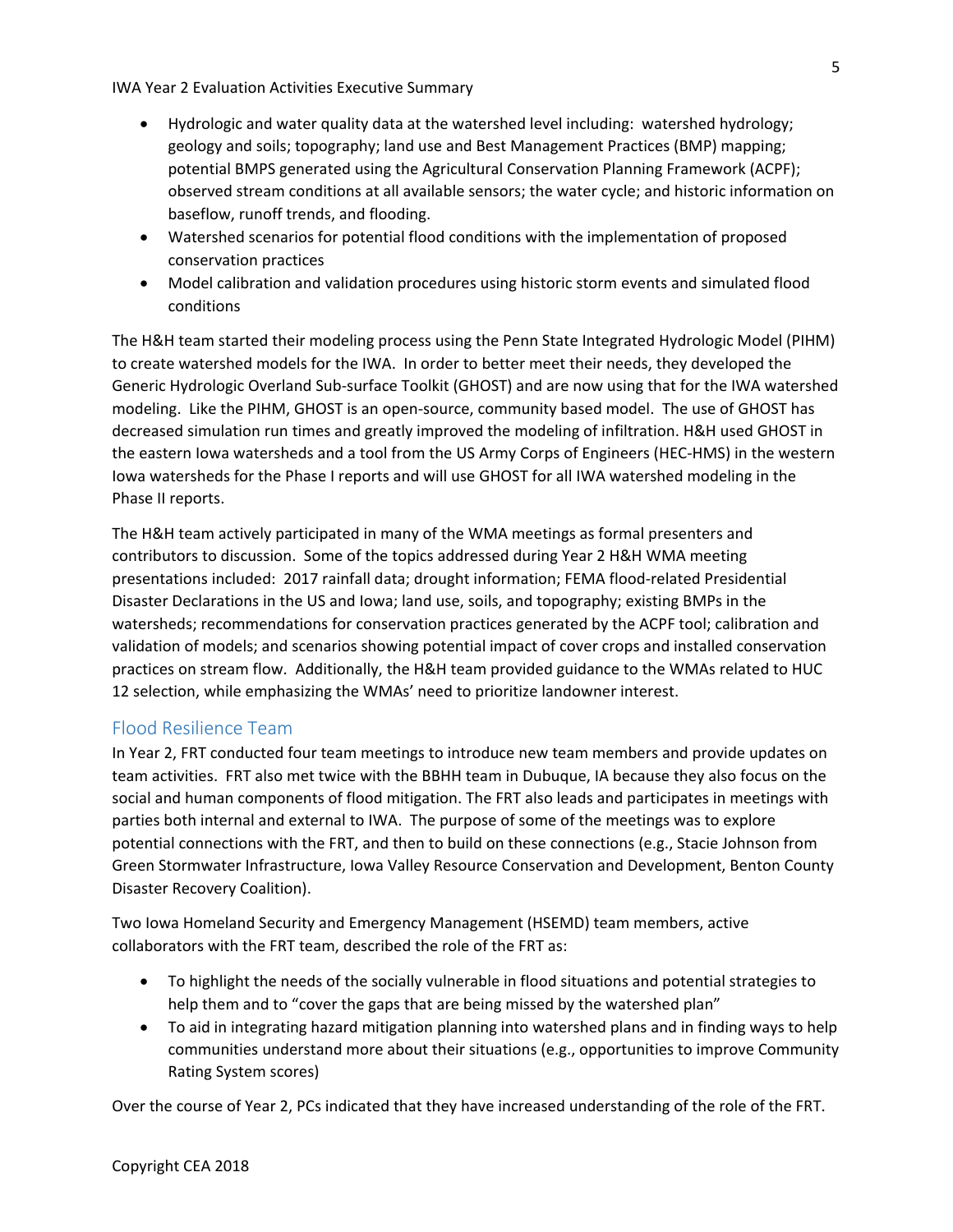In August-October 2017, WMA meeting attendees across project watersheds reported varied levels of understanding of the role of FRT. PCs reported benefitting from the FRT through clarification of FRT's role in IWA, better understanding of the concept of community resilience, and getting FRT support in creating a presentation. Going forward, PCs said they would like support in mapping flood impact on people in watersheds, promoting the IWA project, reaching out to people in communities, and mitigation planning. Complementarily, one watershed planner said they will need support for "connecting the resiliency plans with hazard mitigation plans so they are recognized by FEMA and emergency management."

Team members from HSEMD said Flood Resilience Action Plans (FRAPS) (being developed by the FRT in collaboration with HSEMD and the IFC) will be used locally to help communities be more prepared for disaster and decision making about protective measures because they will know where to expect flooding and who will be impacted. Early in the FRAP development process, as part of the IWA evaluation process, the CEA recommended that the CEA and FRT work together to establish a collaborative review process to obtain feedback from knowledgeable others to maximize the quality of the document and to ensure that the FRAP fulfills its stated purposes. In July 2018, the FRT said that given the input they had received from the first rounds of feedback, they were going to be making significant changes to the organization and purposes of the FRAP, and the schedule for completing the FRAPs was to be altered. The CEA has asked the FRT to provide details about the revised FRAP including a fully-articulated plan for the purposes for the different sections of the FRAP, the intended audiences, and the intended uses for the FRAP.

During May-August 2018, FRT presented at WMA meetings about various aspects of their program. Presentations differed depending on FRT cohort to which the WMA belonged. The two different presentations either provided an introduction to flood resilience and what it means in the IWA, or focused on resilience more specifically as it applies to flood mitigation and hazard planning work.

- Meeting attendees indicated that the discussion was at least somewhat helpful for them in understanding resilience.
- Meeting attendees were somewhat less sure about the relevance of the social resilience presentation for their WMA, but they were positive about the potential utility of applying for predisaster mitigation funding.

In all cases, respondents were asked which aspects of the flood resilience work are most important to their watersheds. Responses to this item were varied and included things such as links with emergency management agencies, the "social side" of resilience, potential to plan and mitigate based on models and simulation, and the need for more communication and awareness about flood risks and mitigation potential.

#### IWA Project Coordinators

An important aspect of the IWA is the presence in each of the eight IWA watersheds of a dedicated project coordinator (PC) who is responsible for coordinating the IWA work in the watershed. The watersheds hired the PCs themselves with input and support from IWA partners. As of November 2017, PCs have been hired for all IWA watersheds. The PCs come from educational backgrounds focused on the land and how it is used. They bring varied agency experience to their work (i.e., NRCS, US Fish and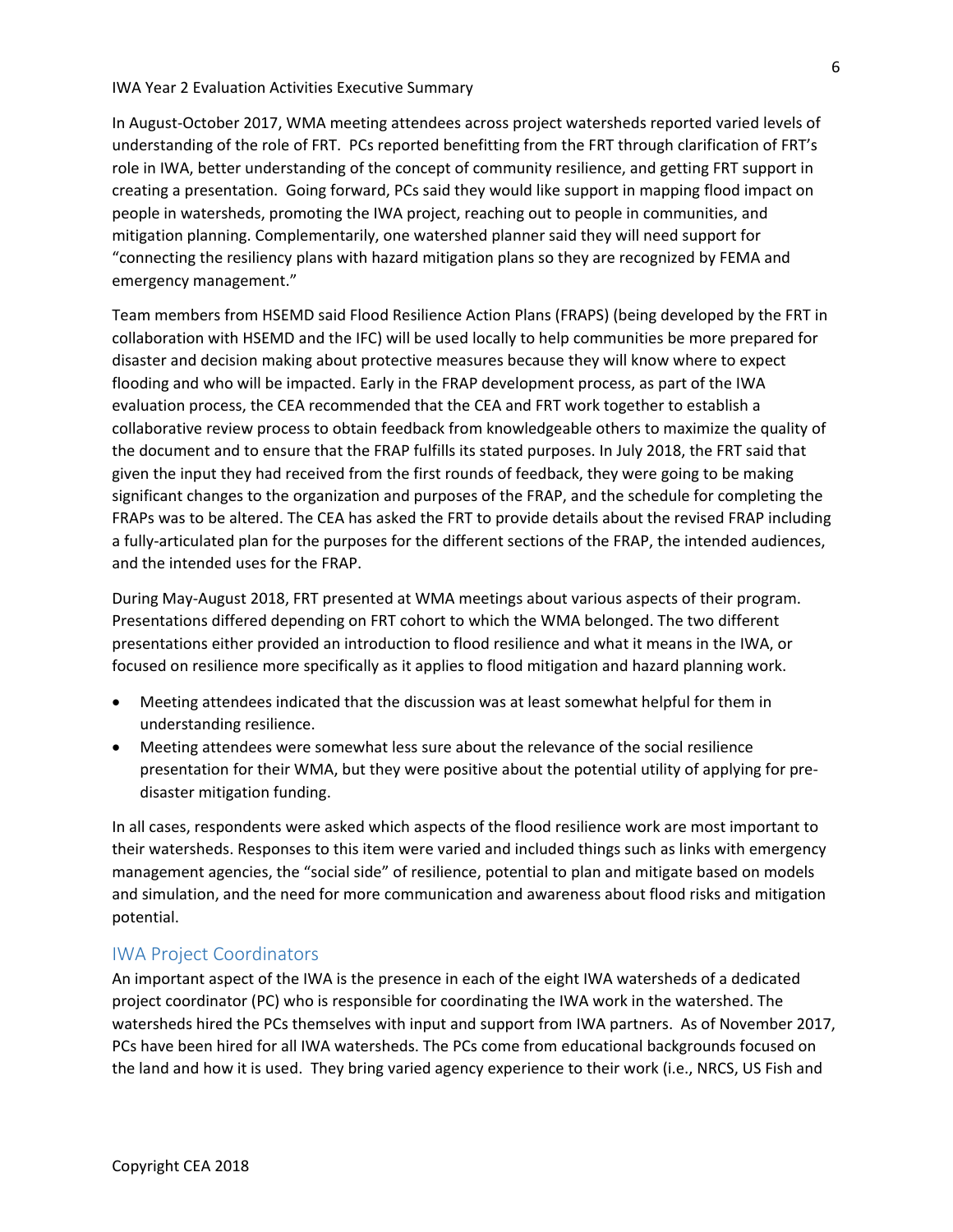Wildlife Services, state and county conservation departments, AmeriCorps, and Pheasants Forever) and common interests related to working with people and having a positive impact on the land.

In early 2018, PCs indicated that the work with their WMAs was going well and they have a clear vision for their work in the watershed. They reported consistent priorities during the two Year 2 surveys: logistics of selling practices and the procedures involved; getting projects on the ground; planning; and outreach.

PCs reported consistent challenges with the tight program timeline and the slow progress on certain aspects of the project logistics. Additionally, for some of the PCs, there are some ongoing supervisory difficulties.

When asked about their confidence about their IWA work, most PCs were quite optimistic with four choosing 4 or 5 on a five-point scale where five signified, "We can do it!" Two PCs were more cautious, selecting three on the scale ("There's a 50/50 chance"). One of the PCs who was less optimistic expressed concern about the farm economy making it difficult to raise the cost share and that limited areas of eligibility made it hard to sell practices. One of the most optimistic PCs cited the partners' support as important as well as having a WMA with "great momentum."

#### IWA Watershed Planners

An important aspect of the IWA is the explicit designation of grant funds for all eight IWA watersheds to secure watershed and flood resilience planning services to produce a FEMA-compliant, comprehensive watershed planning effort to address factors that contribute to flooding and water quality in each watershed. By August 2018, all but one watershed had hired their watershed planners. In late 2017 to early 2018, planners expressed confidence that they were on schedule to complete their watershed plans on time, but expressed some concerns about the workload related to timeline and funding. Most respondents said the biggest challenge has been navigating the roles of the different IWA partners and how they will be contributing to the plans. Planners said regular interaction with the partners themselves has helped them with this.

Planners said they anticipate challenges with coordinating deliverables with partners and making their deadlines in the next six months. They indicated that working with local stakeholders (their WMA, WMA board, PCs), gaining information from the hydrology plans; and connecting the hazard mitigation plans with their watershed plans will help them to address these challenges.

In the coming months, planners anticipated focusing on stakeholder engagement, working with WMAs to develop goal, and other early planning efforts (e.g., getting stakeholder collaboration, developing community specific plans).

## Watershed Case Studies

The IWA program evaluation is designed to look at each watershed as a unique entity, but also to look across watersheds to discover commonalities. Each WMA receives consistent support through IWA funding and partners, but each watershed is distinct in terms of local terrain, culture, priorities, strengths, and challenges. At the end of Year 2 all of the watersheds have:

- Hired watershed planners (North Raccoon's planner was selected in September 2018)
- Hired engineering firms